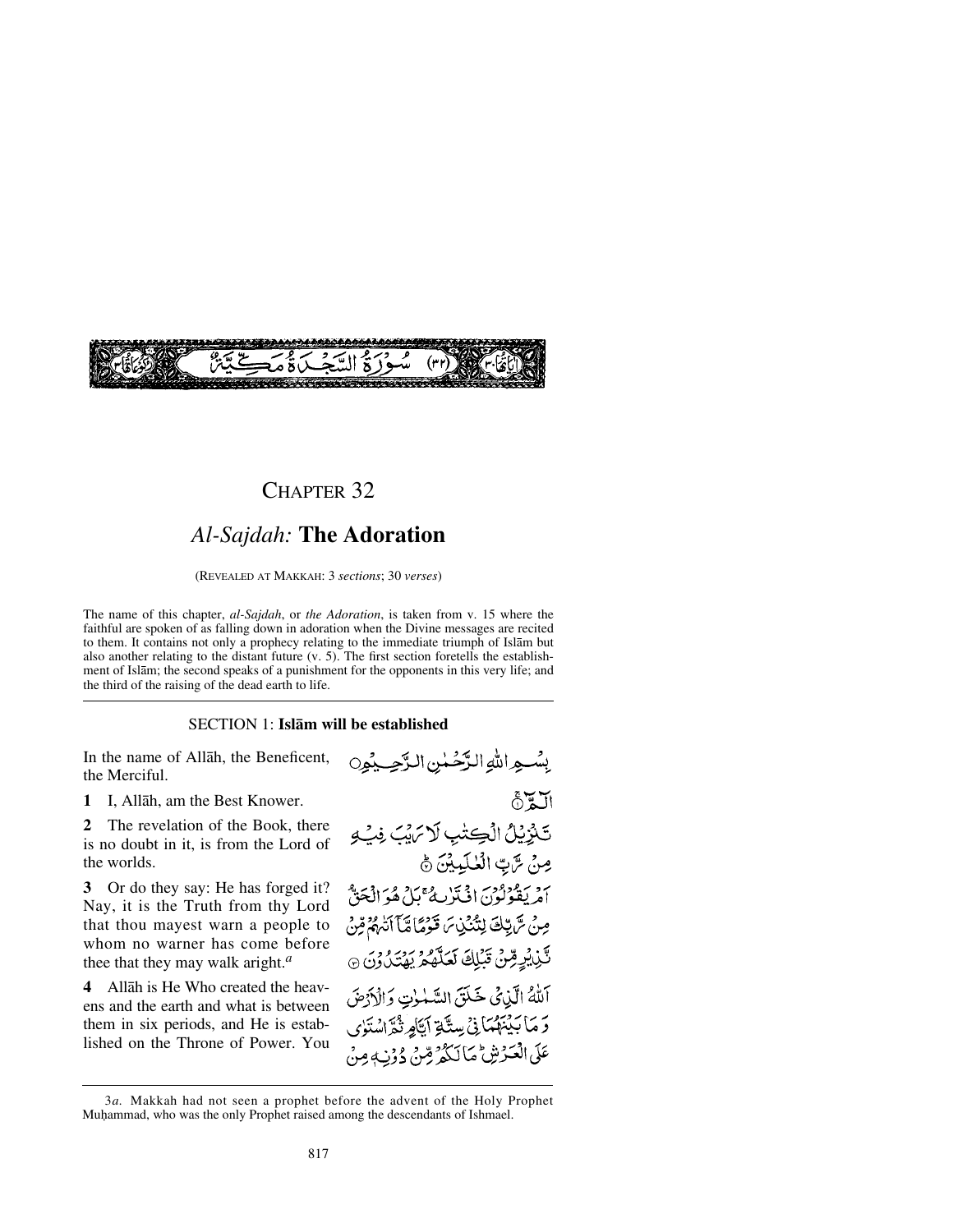have not besides Him a guardian or an intercessor. Will you not then mind?

**5** He orders the Affair from the heaven to the earth; then it will ascend to Him in a day the measure of which is a thousand years as you count.*<sup>a</sup>*

**6** Such is the Knower of the unseen and the seen, the Mighty, the Merciful,

**7** Who made beautiful everything that He created, and He began the creation of man from dust.*<sup>a</sup>*

**8** Then He made his progeny of an extract, of worthless water.

**9** Then He made him complete and breathed into him of His spirit,*<sup>a</sup>* and

وَّلِيِّ وَّ لَا شَفِيْعِ ۚ أَفَيَلَا تَتَنَاكُرُوْنَ ۞ يُكَبِّرُ الْأَهْرَضِ السَّيَاءِ إِلَى الْأَرْضِ تُمَّ بَعُرْجُ إِلَيْهِ فِيْ بَوْمٍ كَانَ مِقْدَارُةَ أَلْفَ سَنَةٍ قِيمًا تَعُبُّدُنَ۞ ذٰلِكَ عٰلِمُ الْغَيْبِ وَالشَّهَادَةِ الْعَزِيْزُ الأجبدُنُ الَّذِيْنَ آَحَسَنَ كُلَّ شَيْءٍ خَلَقَةَ وَبَدَآ خَلْقَ الْإِنْسَانِ مِنْ طِيْنِ ﴾ ثُمَّ جَعَلَ نَسْلَهُ مِنْ سُلَلَةٍ مِّنْ ڦَٓٲۦۭۣ؋ٞڝؽڹ۞ تْجَّ مَيْوَٰ بِهُ وَ نَفَخَ فِيۡ مِنۡ وَ وَٰ وَٰ حِمَّٰ

7*a.* See 23:12– 14, where the various stages through which man passes in his creation are spoken of in detail, and 23:12*a*. The wonderful beauty of creation from the atom to the most brilliant star in the realm of matter, and from the smallest ant to the most developed form of life in man, could not have been known to an unlearned Arabian 1,300 years ago, yet he sees, as stated here, that everything that was created was beautiful. This beauty in creation undoubtedly emanated from the same Source, from the Great Creator Who, according to the Holy Qur'ån, has the "most beautiful names" (17:110; 20:8; 59:24).

9*a.* This verse shows that the spirit of God is breathed into every man. This points to a mystical relation between human nature and Divine nature. The word *r∂√* does not here mean the animal soul, because the animal soul is common to man and the animal

<sup>5</sup>*a. Al-Amr* or *the Affair* is the Affair of Islåm, and its ordering or regulation from heaven to earth means that it comes from heaven and will be established firmly on earth. Then we are told that it will ascend to God in a day, the measure of which is a thousand years according to human reckoning, which means that it will receive a set-back for a thousand years. As regards the period of its firmness, we are told in a hadith that it will retain its purity for three centuries: "The best of the generations is my generation, then those who follow them, then those who follow them, then after them will come people who will pride themselves in abundance of wealth and love plumpness" (Tr. 31:39). According to another hadith: "There will come a people in which there is no good" (KU. VI, 2068). The words of another are: "A crooked way — they are not of me nor am I of them" (KU. VI, 2073). That there is a prophecy here is shown by the next verse, which says, *Such is the Knower of the unseen and the seen*. Thus we have here a prophecy relating to the future of Islåm. This prophecy was made known at a time when there was not the least indication that Islåm would be established in the earth; it was the middle of the Makkan period, when the cause of Islåm was utterly hopeless. At that time the Prophet was told that Islåm would be firmly established at first. That the cause would go on advancing for three centuries is made clear by the Prophet's saying. After that the cause of Islåm would be chequered and it would have its set-backs, which would continue for a thousand years. The limitation of the period of chequering shows clearly that, after that, the advancement of Islåm will again be as unhampered as it was in its early stages in the time of the Prophet and after him.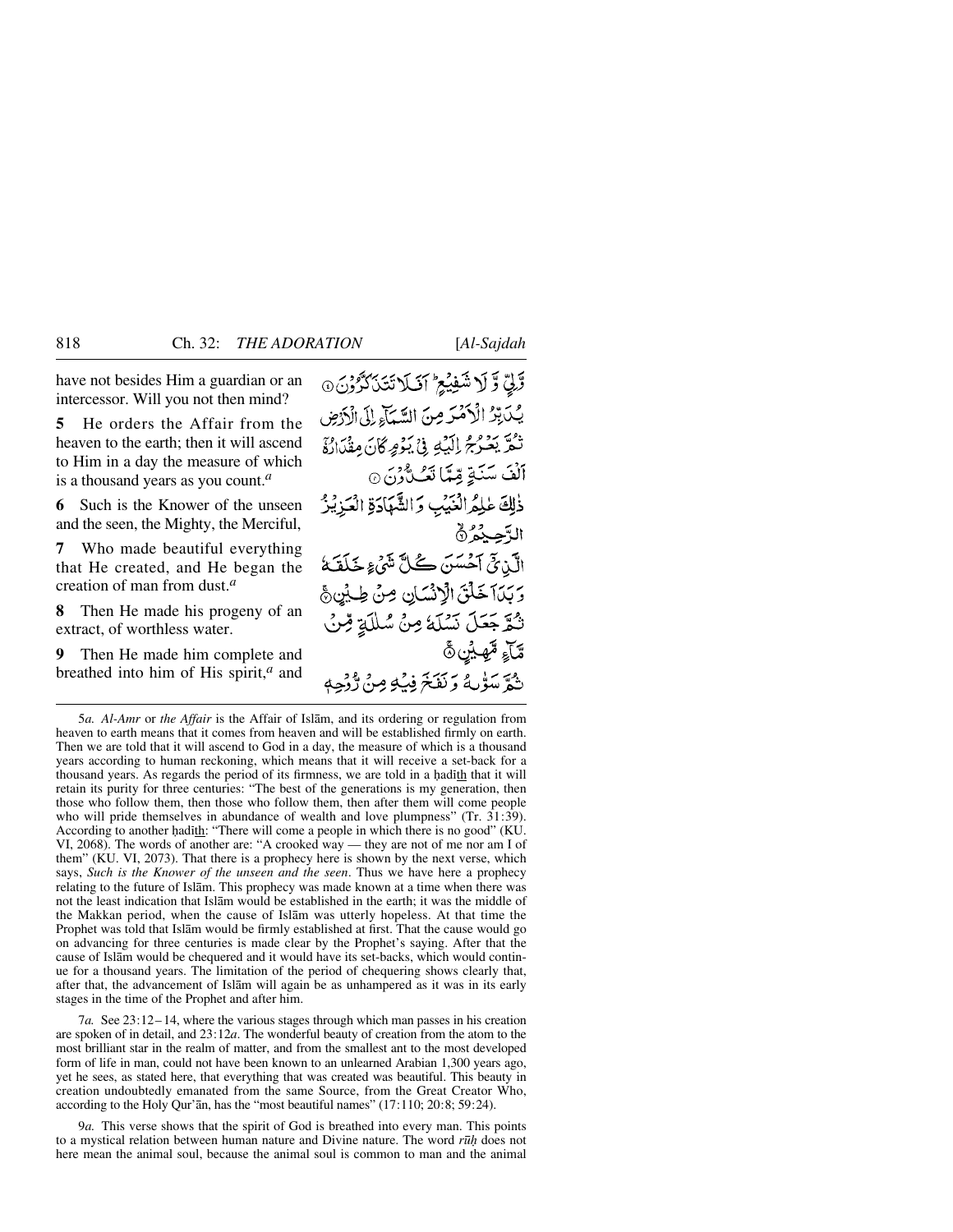gave you ears and eyes and hearts; little it is that you give thanks!

**10** And they say: When we are lost in the earth, shall we then be in a new creation? Nay, they are disbelievers in the meeting with their Lord.

**11** Say: The angel of death, who is given charge of you, will cause you to die, then to your Lord you will be returned.

وَجَعَلَ لَكُمْ السَّعْعَ وَ الْإِكْفَ بِمَا رَ الْأَنْبِ فَاتَّ لِيُلَّا مَّا تَشْكُرُوْنَ ۞ دَ قَالَوْٓا مَاذَا ضَلَلْنَا فِي الْآرْضِ بِمَانَيْا لَفِيْ خَلْتٍي جَدِيْدِيهِ مَّا بِنْ هُمْ بِبِلِقَائِي رَبِّهِعُرْكَـفِيرُوْرَ جِ قُلْ يَتَوَفَّى كُمُ مَّلَكُ الْمَوْتِ الَّيْوِي وُكِّلَ بِبِكُمْ نَثْمٌ إِلَىٰ رَبِّبِكُمْ نَزْجَعُونَ ۞

#### SECTION 2: **Believers and Disbelievers — a Comparison**

**12** And couldst thou but see when the guilty hang their heads before their Lord: Our Lord, we have seen and heard, so send us back, we will do good; we are (now) certain.

**13** And if We had pleased, We could have given every soul its guidance, but the word from Me was just: I will certainly fill hell with the jinn and men together.*<sup>a</sup>*

**14** So taste, because you forgot the meeting of this Day of yours; surely We forsake you; and taste the abiding chastisement for what you did.

وَلَوْ تَزَى إِذِ الْمُجْرِهُونَ نَاكِسُوْا يُؤْمِيهِمْ عِنْدَا رَبَّهِ فِرْ إِرِّيَّنَا أَبْصَرْنَا وَ سَيْعَتَنَا فَانْجِعْنَانْعَمَلْ صَالِحًا لِيَّا مُؤْقِنُوْنَ @ وَلَوْ شِئْنَا لَأْتَبْنَا كُلَّ نَفْسٍ هُيارِ مِمَّا وَلَكِنْ حَقَّ الْقَدْلُ مِنِّي لَأَمْكِ كَمَرَبَّ جَهَنَّمَ مِنَ الْجِنَّةِ وَالنَّاسِ آجُبَعِيْنَ ۞ يَّ دُوفُوا بِيمَا نَسْهُدُوْ لِقَيْلَ يَوْمِلُهُ هٰذَا بَنَ إِنَّا نَسِيَّنْكُمُ وَ ذُوْثَوُا عَذَابَ الْخُلْدِ يِهَا كُنْتُمْ تَعْمَلُونَ @

kingdom. It is something which distinguishes man from the animal world. It is due to this spirit Divine that he rules the creation and it is due to the same Divine spirit in him that he receives a new life after death — a life in which he lives in God and with God the meeting with God or *liqå Allåh*, as it is called in v. 10.

<sup>13</sup>*a.* God's word, as repeated so often in the Holy Qur'ån, is that the right way has been pointed out to man but he is given the choice to accept or reject it, and that those who rejected that word and did not forsake evil ways would go to hell. The reference in *if We had pleased* is to the fact that man is not compelled to submit to the Divine law. His superiority lies in the fact that he has been given a choice. If he exercises that choice rightly, he attains to eminence; if he exercises it wrongly, he must taste of the evil consequences of his deeds.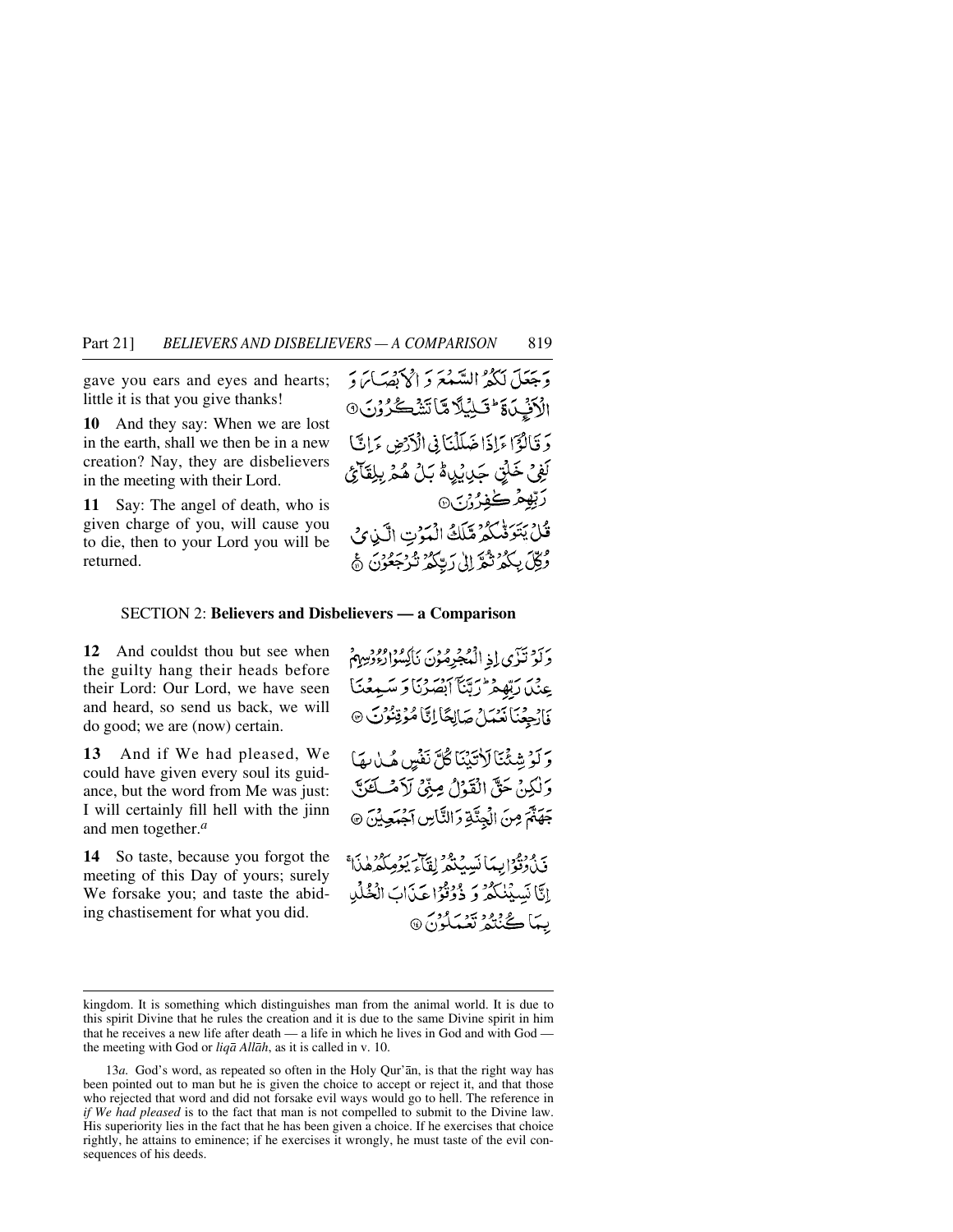**15** Only they believe in Our Prostration messages who, when they are **Prostration**reminded of them, fall down prostrate and celebrate the praise of their Lord, and they are not proud.*<sup>a</sup>*

**16** They forsake (their) beds, calling upon their Lord in fear and in hope, and spend out of what We have given them.*<sup>a</sup>*

**17** So no soul knows what refreshment of the eyes is hidden for them: a reward for what they did.*<sup>a</sup>*

**18** Is he then, who is a believer, like him who is a transgressor? They are not equal.

**19** As for those who believe and do good deeds, for them are Gardens, a refuge — an entertainment for what they did.

**20** And as for those who transgress, their refuge is the Fire. Whenever they desire to go forth from it, they are brought back into it, and it is said to them: Taste the chastisement of the Fire, which you called a lie.

**21** And certainly We will make them taste the nearer punishment

الَّيِّمَا يُؤْمِنُ بِالْبَنِّيَا الَّذِيْنَ إِذَا ذُكِّرُوْا بِهَاجَدٌّوۡۤا سُجِّيَّاۤا وَّ سَيَّجُوۡٓا بِحَمۡنِي رَبِّهِمۡمُ رَ هُمْ لَا يَسْتَكْبِرُوْنَ ﴾

يريب، وودوو و عن الهضاجع بيد قوم.<br>تنتجاني جنوبھ جرعن الهضاجع بياغون رَتَّهُمْ خَرْنَا وَّطَهَعَا ٰ وَ مِيَا َرَدَفْنُهُ ۖ م<sup>ع</sup>نده و بر ۱۹۰

فَبَلا نَعْلَمُ نَفْسٌ مَّآ أُخْفِيَ لَهُمْ قِنْ قُدَّةِ أَعْيُنَّ جَزَاءٌ بِمَا كَانُوُ ايَعْمَلُوُنَ ۞

أَفَعَيْنَ كَانَ مُؤْمِنًا كَعَدَ كَانَ فَاسِقَا ۖ **لَا يَسْتَؤْنَ** @

أَمَّا الَّذِيْنَ أُمَنُوْا دَعَيْلُوا الصَّلِحْتِ فَلَهُمْ جَنَّتُ الْمَأْرُى لِنُزْلَاَ بِمَا كَانُوْا يتعلون ١

برسمالين فن مَسَفَدُ إِسْرَفْهُ وَإِلَيْهِ مِنْ الْمَرْدِ كُلِّيَآَائِنَ ادْدَوْا أَنْ يَحْرُجُوْا مِنْهَآ أَعِدْدُوْا فِيْهَا دَيْنِيْلَ لَهُمْ ذُوْقَوْاعِدَابَ النَّابِرِ الَّذِيْ كُنْتُوُرِ بِهِ تُكَوِّيْشُ<sup>8</sup>نَ وَلَنُّذِيقَنَّهُمُ قِنَ الْعَلَّابِ الْأَذَنِي وُوَنَ

15*a.* The recitation of this verse is followed by an actual prostration; see 7:206*a*.

16*a.* The literal significance of the original words for *they forsake* is *their sides draw away from*, showing that they are restless in their beds. These are the foundations of the culture of Islåm, passing part of the night in remembering Allåh, and passing the day in earning wealth to spend in the way of Allåh for the benefit of humanity.

17*a.* This is a true description of what the blessings of paradise are: *No soul knows what refreshment of the eyes is hidden for them*. These blessings are hidden from the physical eye of man, and therefore their description in words which convey to the mind an idea of the blessings of this life is metaphorical. Words cannot reveal to us the real nature of those blessings. The Holy Prophet's own comment on these words show the truth of this statement, for he is reported to have said: "Allåh says, I have prepared for My righteous servants that which no eye has seen and no ear has heard, and which the heart of man cannot conceive" (B. 59:8).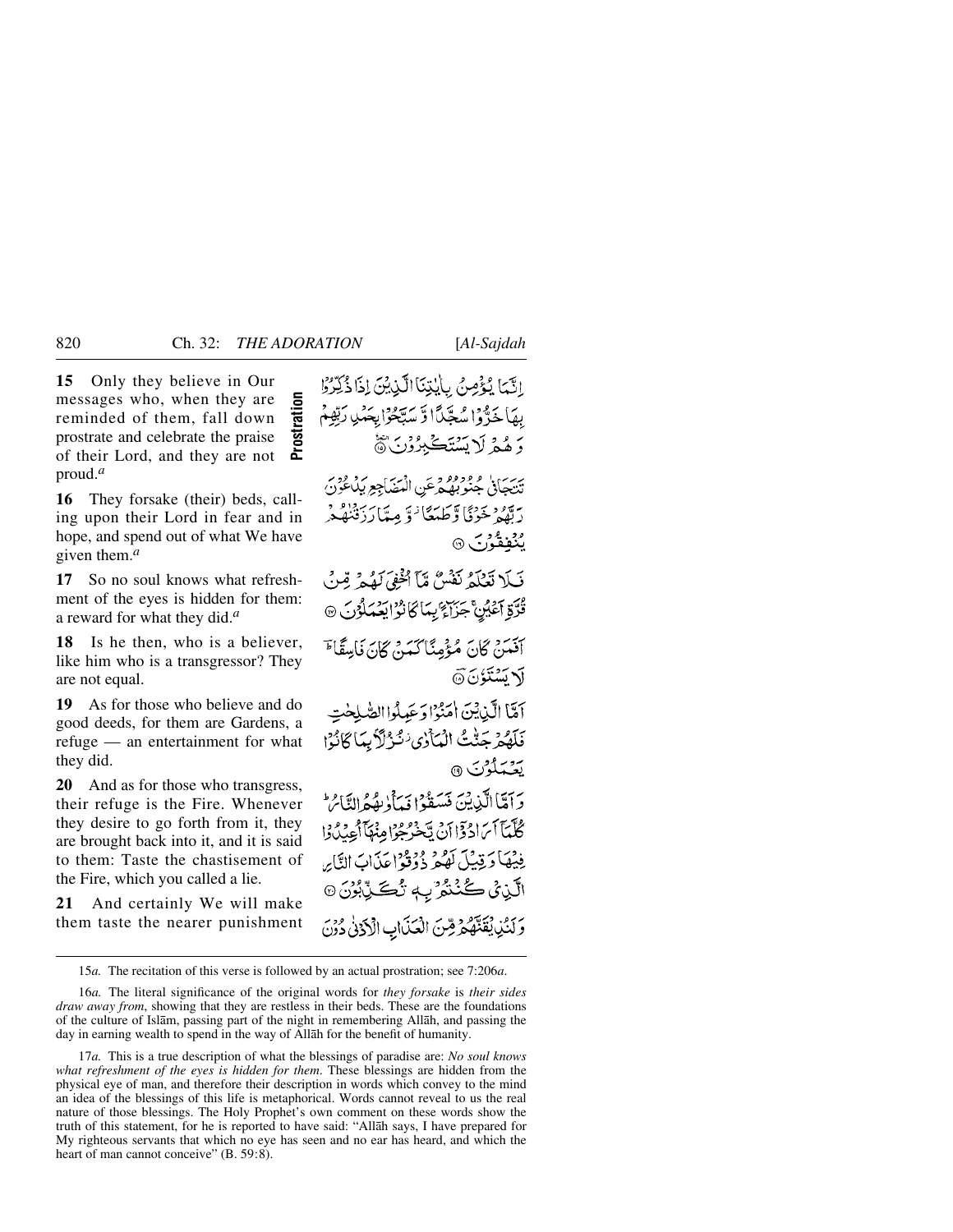before the greater chastisement, that haply they may turn.*<sup>a</sup>*

**22** And who is more iniquitous than he who is reminded of the messages of his Lord, then he turns away from them? Surely We exact retribution from the guilty.

### SECTION 3: **Dead Earth will receive Life**

**23** And We indeed gave Moses the Book — so doubt not the meeting with Him — and We made it a guide for the Children of Israel.*<sup>a</sup>*

**24** And We made from among them leaders to guide by Our command when they were patient. And they were certain of Our messages.

**25** Surely thy Lord will judge between them on the day of Resurrection concerning that wherein they differed.

**26** Is it not clear to them, how many of the generations, in whose abodes they go about, We destroyed before them? Surely there are signs in this. Will they not then hear?

**27** See they not that We drive the water to a land having no herbage, قِينَ الْقُرْوَنِ يَمْشُوْنَ فِي مَسْكِنِهِمْرِيْنَ فِي ذٰلِكَ لَأَيْتٍ أَفَلَا يَسْتَعْزَنَ ۞ أدَ لَمْ بَيْرَوْا أَمَّا نَسُوْقُ اِنْسَاءَ لِلَّهِ ۖ الْأَرْضِ الْجُرُيْنِ فَنُخْرِجُ بِ مَنْ رُعَّا



وَ مَنْ أَظْلَمْ مِعَنْنُ ذُكِّرَ بِالَّذِي مَرَبَّهِ تَثُمَّ آعَيْرَضَ عَنْهَا إِنَّامِينَ الْمُعْجَرِمِيْنَ مُنْتَقِيْنَ ﴾

وَ آَقَدْا أَنْدَيْنَا هُذْمَهِي الْبَكِتْبَ فَبِلَا تَڪُنْ

<sup>ِ</sup>وۡ ۡ مِرۡ بَبۡةٍ مِّنۡ لِّقَآيِ ۖ وَجَعَلۡنَٰهُ هُدَّىٰ لِّبَنِيِّ إِسْرَاءِ بِّلَ ۞ وَجَعَلْنَا مِنْهُمْ أَبِيَّةً يِّهَدْ ُوْنَ بِأَمْرِنَا لَّمَّا صَبَرُ وَالَّهُ وَكَانُوْا بِالْيِتِنَا يُؤْقِنُوْنَ @ إِنَّ تَرَتَّكَ هُوَ يَفْصِلُ بَدْنَهُمْ يَـوْمَر الْقِيْمَةِ فِيْمَاكَانُوْافِيْ وِيَخْتَلِفُوْنَ، آؤكم يَهْدِ لَهُمْ كَمْ آهُلَكْنَامِنْ قَبْلِهِمْ

<sup>21</sup>*a.* By the *nearer* chastisement is meant the earthly punishment, which might serve as a warning against the greater punishment of the Hereafter. The opponents of Truth are thus told that they must taste a punishment in this life, too, and the description of it given in the previous verse — *whenever they desire to go forth from it, they are brought back into it* — manifestly applies to modern world conditions, when materialism has taken hold of the minds of men. The wars at present raging in the world are the fire of this life, and, however much the warring nations may desire to get out of them, they are brought back into them.

<sup>23</sup>*a.* To bring about the meeting with God — to make men live in God — is the real aim of religion, and here it is pointed out that to make men attain this object a Book was given to Moses for the Israelites, as a Book is now given for the whole world. This object will be attained notwithstanding opposition, which will be brought to naught, as made clear in v. 26.